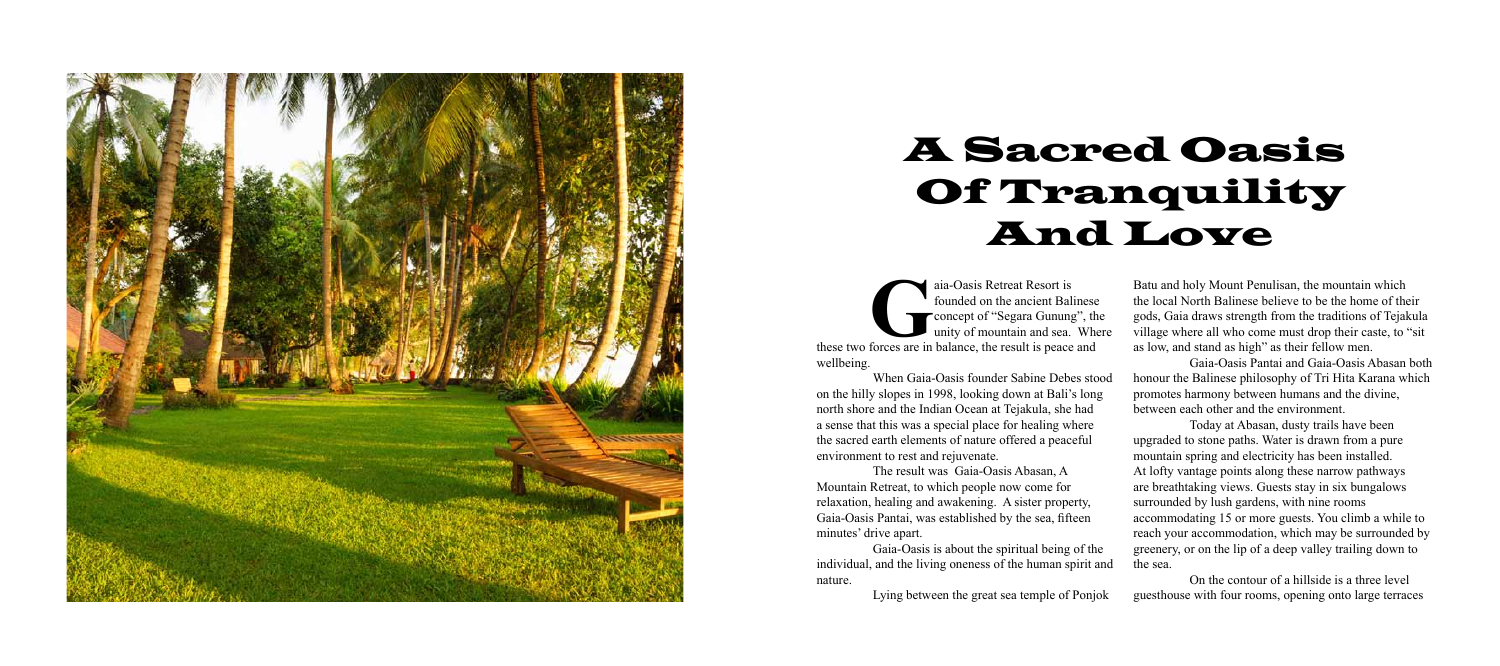

with spectacular views. A small Spa on the first level specializes in freshly made Balinese herbal treatments, and the large salt water swimming pool is close by. A restaurant bale, with an open yoga room below, overlooks a lotus pool. Each amenity on the hilly landscape is concealed from view, maintaining a sense of sacred nature. The Mountain Retreat grows its own organic fruit, vegetables and healing herbs which are used in Gaia-Oasis restaurants,

and also sold throughout Bali.

A guest can choose how to structure their stay to suit their individual needs. Yoga, massage, pampering spa treatments and delicious healthy meals are on offer. Other healing therapies may be available at times through the year.

 Gaia Oasis Abasan can be a life changing experience. A space that allows and encourages people to look within themselves without distractions, to reevaluate their attitudes to life, not only for their individual healing but also for the healing of our planet.

Gaia-Oasis Abasan is a true sanctuary. A conceptually similar, but physically different experience is available to guests at Gaia-Oasis Pantai.

On prime beach front land at the village of Tejakula, it is a verdant place of serenity by the sea, where palms and gardens extend to the very edge of the Indian Ocean with views stretching to the far horizon.

Gaia-Oasis on the beach (pantai) is a venue for holidays as well as healing, with a bale style beach side restaurant and a swimming pool fronting the Bali Sea. Bungalows and houses along the beach front

provide 20 guest rooms, and there is an Ocean Spa for blissful therapies. Free yoga and meditation is offered



five days per week.

There are numerous activities ranging from dawn dolphin watching, swimming and snorkeling, temple and cultural tours, excursions to coffee and clove plantations and exploring the volcanoes, lakes and waterfalls around the area.

A healing stay at either venue aims to reestablish lost harmony and balance. Each offers its own unique space nourished by nature with a special energy conducive to personal transformation, gently supporting guests to befriend themselves and to forge new friendships with others.

Gaia-Oasis Pantai is a retreat for groups as well as individuals. The beautiful alang-alang roofed octagonal 'Diamond' group room is used for seminars of up to 50 people. Similarly, the Mountain Lotus group